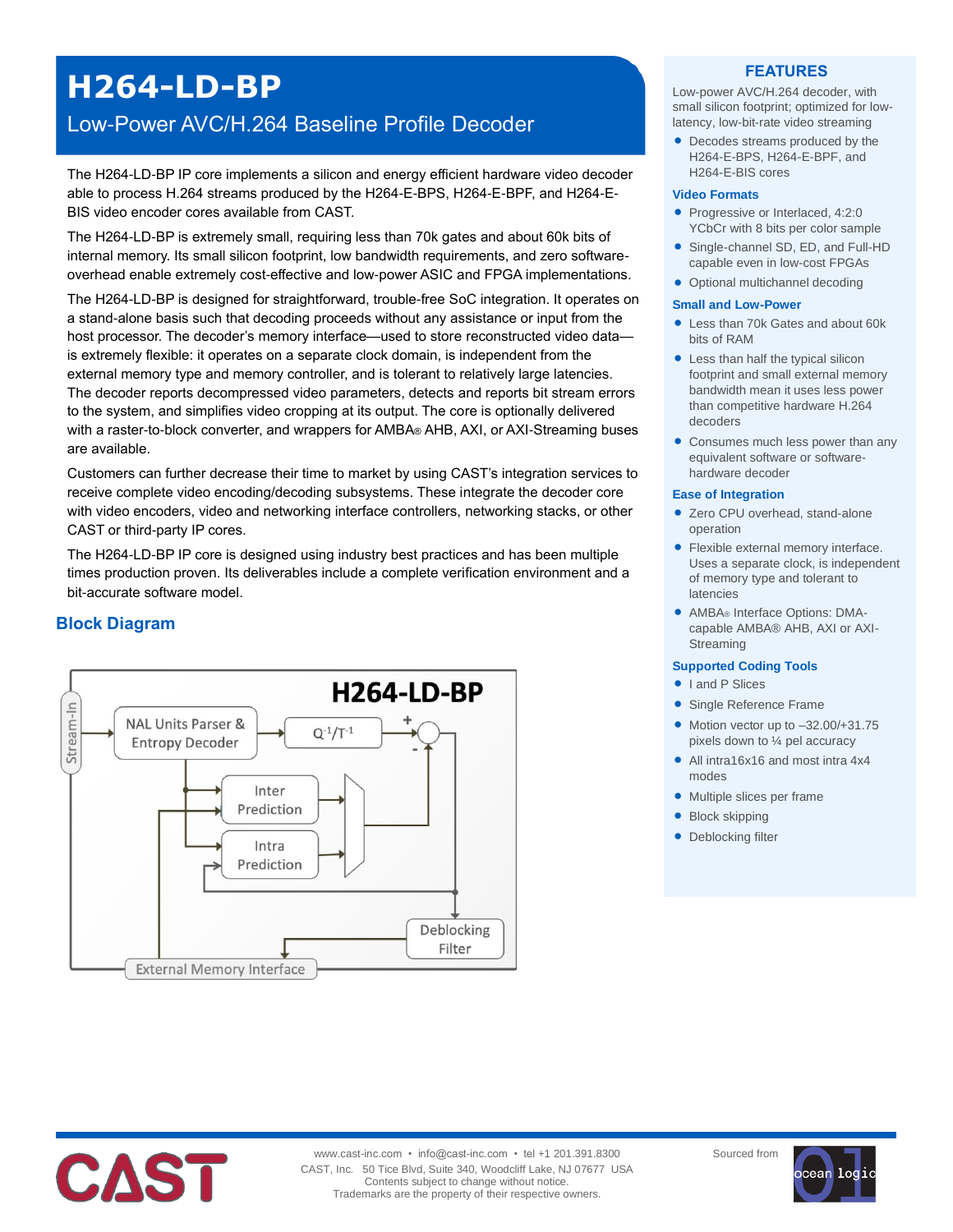## **Silicon Resources Utilization**

The H264-LD-BP synthesizes to less than 70k gates and also requires about 60 Kbits of internal memory.

The H264-LD-BP can be mapped to any ASIC technology and optimized to suit the particular project's requirements. The following table provides sample implementation data for a single H264-LD-BP.

| <b>Target</b><br>Technology | Logic<br>(kGates) | Memory Freq.<br><b>Bits</b> |       | <b>Throughput</b><br>(MHz) (Mpixels/sec) | <b>Video Format</b> |
|-----------------------------|-------------------|-----------------------------|-------|------------------------------------------|---------------------|
| TSMC 16nm                   | 55k               | 58K                         | 1.000 | 250                                      | UHD/4k@30fp         |
| TSMC 40nm                   | 60k               | 58K                         | 500   | 200                                      | 1080p60             |

These sample implementation figures do not represent the highest speed or smallest area possible for the core. Note that under certain conditions two or more H.264-LD-BP cores can be combined to decode streams produced by the H264-E-BPF core.

## **Evaluation**

Potential customers can readily evaluate the video decoder's low latency characteristics by using the [Video over IP](mailto:http://www.cast-inc.com/ip-cores/video/h264oip-hde/index.html) reference design with compressed the stream captured over Ethernet, and the decoded video driving an HDMI interface.

## **Deliverables**

The core deliverables include everything required for successful implementation:

- Source code HDL (Verilog or VHDL) for ASICs or as a targeted netlist for FPGAs
- Sophisticated self-checking Testbench
- Synthesis scripts.
- Simulation script, vectors and expected results.
- Comprehensive user documentation.

## **H.264 Cores Family**

The H264-LD-BP is one member of the family of H.264 cores that CAST offers. The following tables summarize the family's encoders and decoders and highlight the cores' basic features.

| <b>H.264 ENCODER</b><br><b>CORES</b> | <b>H264-E-BIS</b><br>Intra-Only<br><b>Baseline Profile</b> | <b>H264-E-BPS</b><br>Low-Power<br><b>Baseline Profile</b> | <b>H264-E-MPS</b><br>Low-Power<br><b>Main Profile</b> | <b>H264-E-CFS</b><br>Ultra-Low-Power<br><b>Baseline Profile</b> | <b>H264-E-HIS</b><br>Intra-Only<br><b>High Profile</b> | <b>H264-E-BPF</b><br>Ultra-Fast<br><b>Baseline Profile</b> |
|--------------------------------------|------------------------------------------------------------|-----------------------------------------------------------|-------------------------------------------------------|-----------------------------------------------------------------|--------------------------------------------------------|------------------------------------------------------------|
| Cycles/Pixel                         | 4                                                          | 4                                                         | 4                                                     | 4                                                               | 2.5                                                    | 2 or 1                                                     |
| Silicon Resources *                  | Very Small                                                 | Small                                                     | Small                                                 | Small                                                           | Moderate                                               | Moderate-High                                              |
| Profile                              | Constrained<br><b>Baseline</b>                             | Constrained<br><b>Baseline</b>                            | Main                                                  | Constrained<br><b>Baseline</b>                                  | High 10 Intra                                          | Constrained<br><b>Baseline</b>                             |
| <b>Slices Types</b>                  | <b>IDR</b>                                                 | IDR, P                                                    | IDR, P                                                | IDR, P                                                          | <b>IDR</b>                                             | IDR, P                                                     |
| Chroma Formats                       | 4:2:0                                                      | 4:2:0                                                     | 4:2:0                                                 | 4:2:0                                                           | 4:2:0                                                  | 4:2:0                                                      |
| Bits per sample                      | 8                                                          | 8                                                         | 8                                                     | 8                                                               | 8, 10                                                  | 8                                                          |
| Progressive/Interlaced               | $\checkmark$                                               | $\checkmark$ / $\checkmark$                               | $\vee$ / $\times$                                     | $\vee$ / $\times$                                               | $\vee$ / $\times$                                      | $\checkmark$ / $\checkmark$                                |
| Multiple video channels              | Optional                                                   | Optional                                                  | Optional                                              | Optional                                                        | $\times$                                               | Optional                                                   |
| CAVLC / CABAC                        | $\vee$ / $\times$                                          | $\vee$ / $\times$                                         | $X\vee Y$                                             | $\vee$ $\vee$                                                   | $\vee$ / $\times$                                      | $\vee$ iX                                                  |
| CBR and VBR                          | $\checkmark$                                               | $\checkmark$                                              |                                                       | $\checkmark$                                                    | $\times$                                               |                                                            |
| Intra-Refresh                        | N/A                                                        | $\checkmark$                                              |                                                       |                                                                 | N/A                                                    |                                                            |
| <b>Multiple Slices</b>               | $\checkmark$                                               | $\blacktriangledown$                                      | $\blacktriangleright$                                 |                                                                 | $\times$                                               | $\checkmark$                                               |
| <b>Compressed Frame Store</b>        | $\times$                                                   | $\times$                                                  | $\times$                                              |                                                                 | N/A                                                    | N/A                                                        |

\* Very Small <100k Gates, Small < 200k Gates, Moderate < 500K Gates, and High > 500KGates

| <b>H.264 DECODER</b><br><b>CORES</b> | <b>H264-D-BP</b><br>Low Latency Baseline Profile Decoder | <b>H264-LD-BP</b><br>Low Power Baseline Profile Decoder   |  |  |
|--------------------------------------|----------------------------------------------------------|-----------------------------------------------------------|--|--|
| Profile                              | <b>Constrained Baseline</b>                              | <b>Constrained Baseline</b>                               |  |  |
| <b>Profile Compatibility</b>         | Full                                                     | Limited to streams from the H264-E-<br>BPS/BPF, BIS cores |  |  |
| <b>Additional Features</b>           | $\times$                                                 | Interlaced with Main Profile Syntax                       |  |  |
| Throughput (cycles/pixel)            | 2.5                                                      | 4                                                         |  |  |
| Silicon Resources                    | Moderate                                                 | Small                                                     |  |  |

\* Very Small <100k Gates, Moderate < 500K Gates



www.cast-inc.com • info@cast-inc.com • tel +1 201.391.8300 CAST, Inc. 50 Tice Blvd, Suite 340, Woodcliff Lake, NJ 07677 USA Contents subject to change without notice. Trademarks are the property of their respective owners.